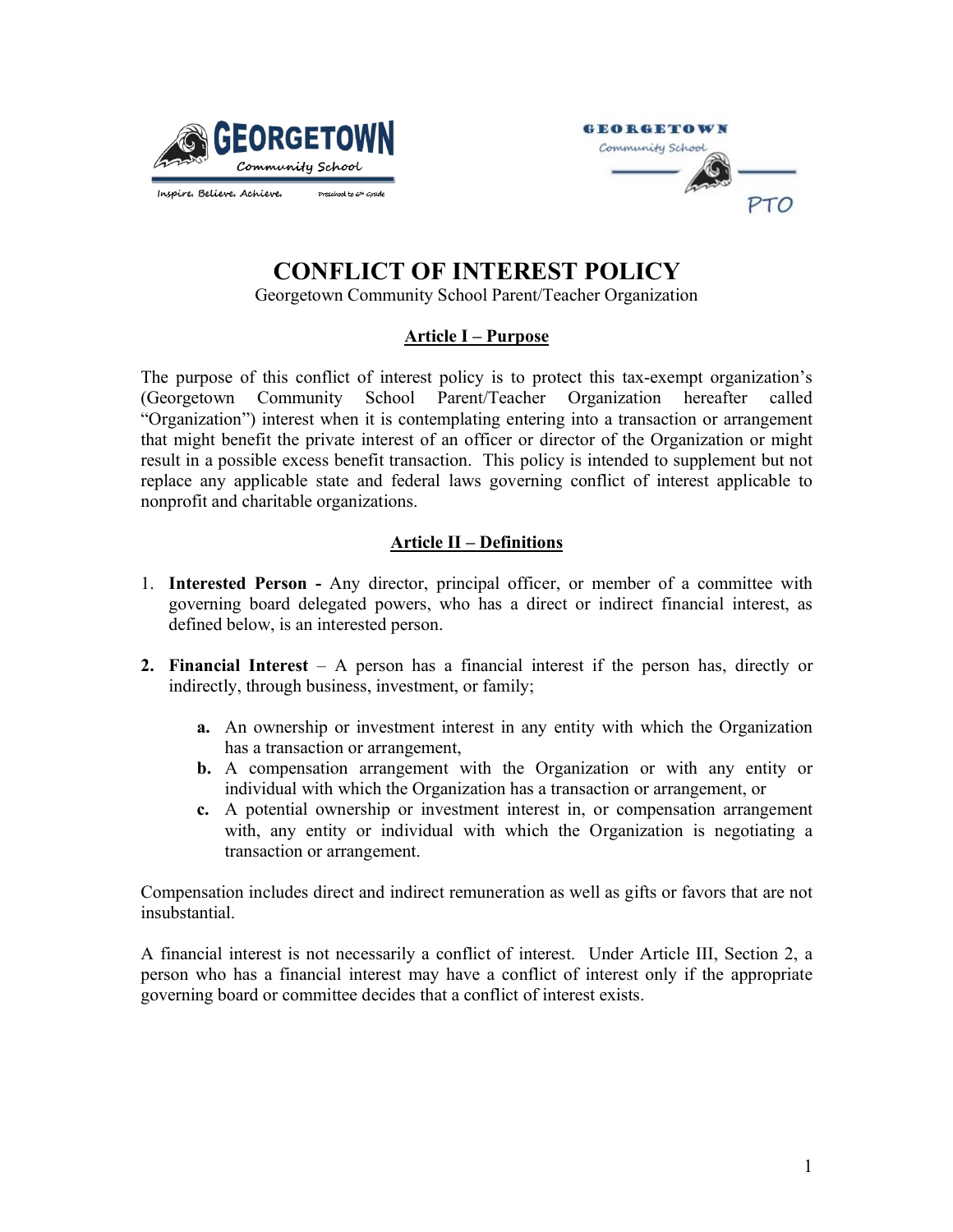# **Article III - Procedures**

- 1. **Duty to Disclose** In connection with any actual or possible conflict or interest, an interested person must disclose the existence of the financial interest and be given the opportunity to disclose all material facts to the directors and members of the committees with governing board delegated powers considering the proposed transaction or arrangement.
- 2. **Determining Whether a Conflict of Interest Exists** After disclosure of the financial interest and all material facts, and after any discussion with the interested person, he/she shall leave the governing board or committee meeting while the determination of a conflict of interest is discussed and voted upon. The remaining board or committee members shall decide if a conflict of interest exists.

## 3. **Procedures for Addressing the Conflict of Interest** –

- a. An interested person may make a presentation at the governing board or committee meeting, but after the presentation, he/she shall leave the meeting during the discussion of, and the vote on, the transaction or arrangement involving the possible conflict of interest.
- b. The chairperson of the governing board or committee shall, if appropriate, appoint a disinterested person or committee to investigate alternatives to the proposed transaction or arrangement.
- c. After exercising due diligence, the governing board or committee shall determine whether the Organization can obtain with reasonable efforts a more advantageous transaction or arrangement from a person or entity that would not give rise to a conflict of interest.
- d. If a more advantageous transaction or arrangement is not reasonably possible under circumstances not producing a conflict of interest, the governing board or committee shall determine by a majority vote of the disinterested directors whether the transaction or arrangements is in the Organization's best interest, for its own benefit, and whether it is fair and reasonable. In conformity with the above determination it shall make its decision as to whether to enter into the transaction or arrangement.

# 4. **Violations of the Conflicts of Interest Policy** –

- a. If the governing board or committee has reasonable cause to believe a member has failed to disclose actual or possible conflicts of interest, it shall inform the member of the basis for such belief and afford the member an opportunity to explain the alleged failure to disclose.
- b. If, after hearing the member's response and after making further investigation as warranted by the circumstances, the governing board or committee determines the member has failed to disclose an actual or possible conflict of interest, it shall take appropriate disciplinary and corrective action.

# **Article IV – Records of Proceedings**

The minutes of the governing board and all committees with board delegated powers shall contain:

a. The names of the persons who disclosed or otherwise were found to have a financial interest in connection with an actual or possible conflict of interest, the nature of the financial interest, any action taken to determine whether a conflict of interest was present,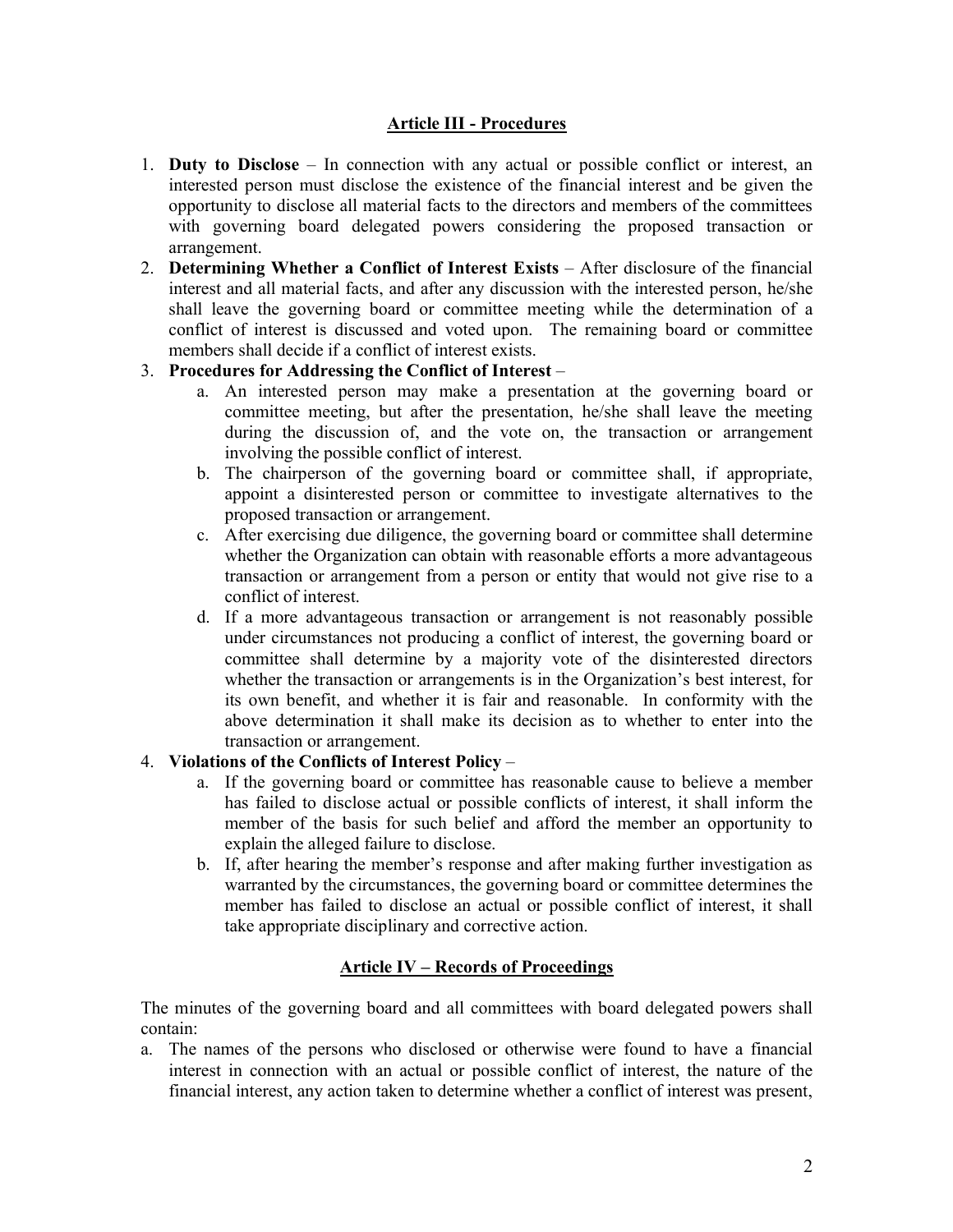and the governing board's or committee's decision as to whether a conflict of interest in fact existed.

b. The names of the persons who were present for discussions and votes relating to the transaction or arrangement, the content of the discussion, including any alternatives to the proposed transaction or arrangement, and a record of any votes taken in connection with the proceedings.

#### **Article V – Compensation**

- a. A voting member of the governing board who receives compensation, directly or indirectly, from the Organization for services is precluded from voting on matters to that member's compensation.
- b. A voting member of any committee whose jurisdiction includes compensation matters and who receives compensation, directly or indirectly, from the Organization for services is precluded from voting on matters pertaining to that member's compensation.
- c. No voting member of the governing board or any committee whose jurisdiction includes compensation matters and who receives compensation, directly or indirectly, from the Organization, either individually or collectively, is prohibited from providing information to any committee regarding compensation.

## **Article VI – Annual Statement**

Each director, principal officer and member of a committee with governing board powers shall annually sign a statement which affirms such person:

- a. Has received a copy of the conflict of interest policy,
- b. Has read and understand the policy,
- c. Has agreed to comply with the policy, and
- d. Understand the Organization is charitable and in order to maintain its federal tax exemption it must engage primarily in activities which accomplish one or more of its tax-exempt purposes.

## **Article VII – Periodic Reviews**

To ensure the Organization operates in a manner consistent with charitable purposes and does not engage in activities that could jeopardize its tax-exempt status, periodic reviews shall be conducted. The periodic reviews shall, at a minimum, include the following subjects:

- a. Whether compensation arrangements and benefits are reasonable, based on competent survey information and the result of arm's length bargaining.
- b. Whether partnerships, joint ventures, and arrangements with management organizations conform to the Organization's written policies, are properly recorded, reflect reasonable investment or payments for goods and services, further charitable purposes and do not result in inurement, impermissible private benefit or in an excess benefit transaction.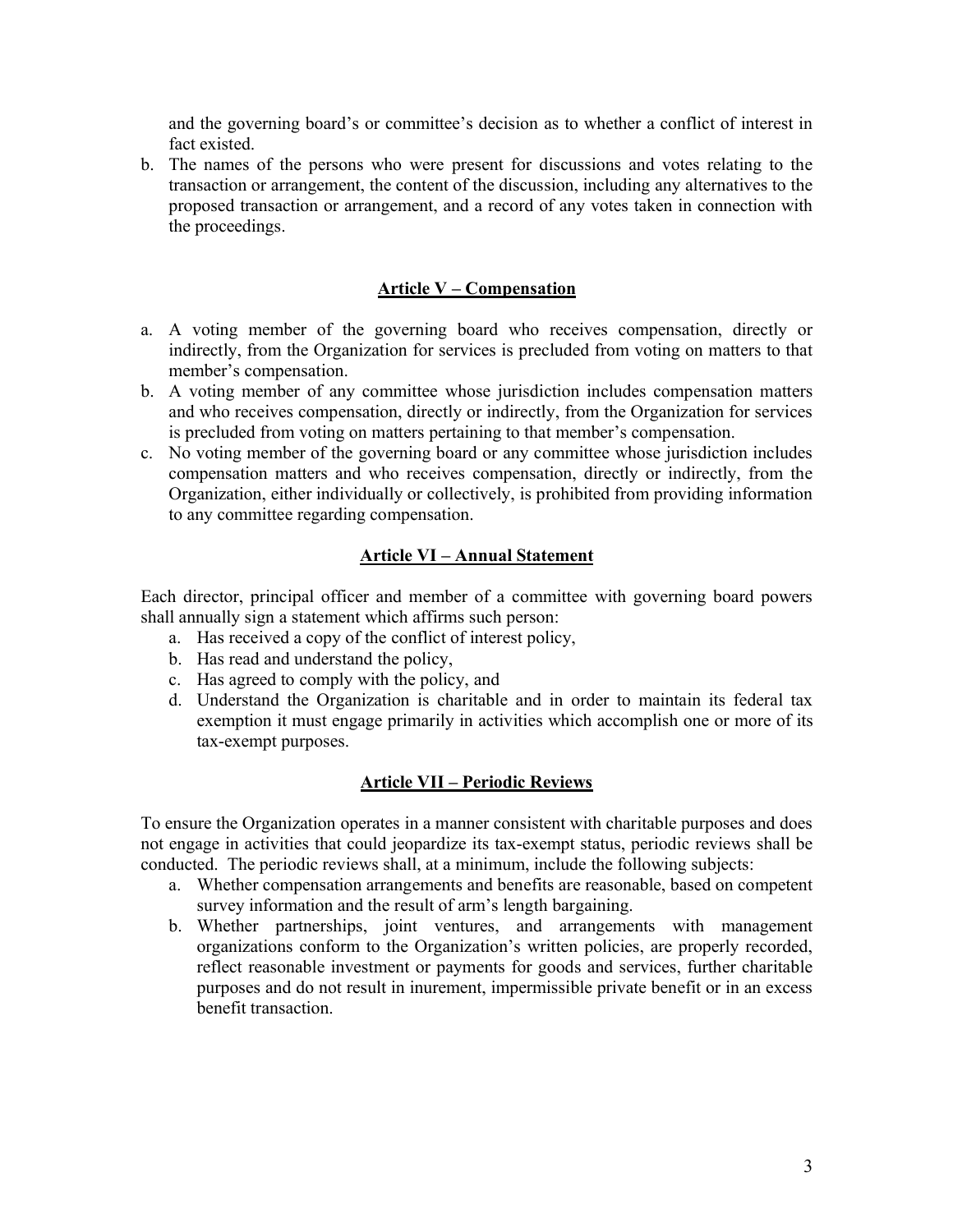# **Article VIII – Use of Outside Experts**

When conducting the periodic reviews as provided by Article VII, the Organization may, but need not, use outside advisors. If outside experts are used, their use shall not relieve the governing board of its responsibility for ensuring periodic reviews are conducted.

## **Policy adopted on May 31, 2018 by the Georgetown Community School Parent/Teacher Organization's Board of Directors.**

Name, President Name, Vice-President